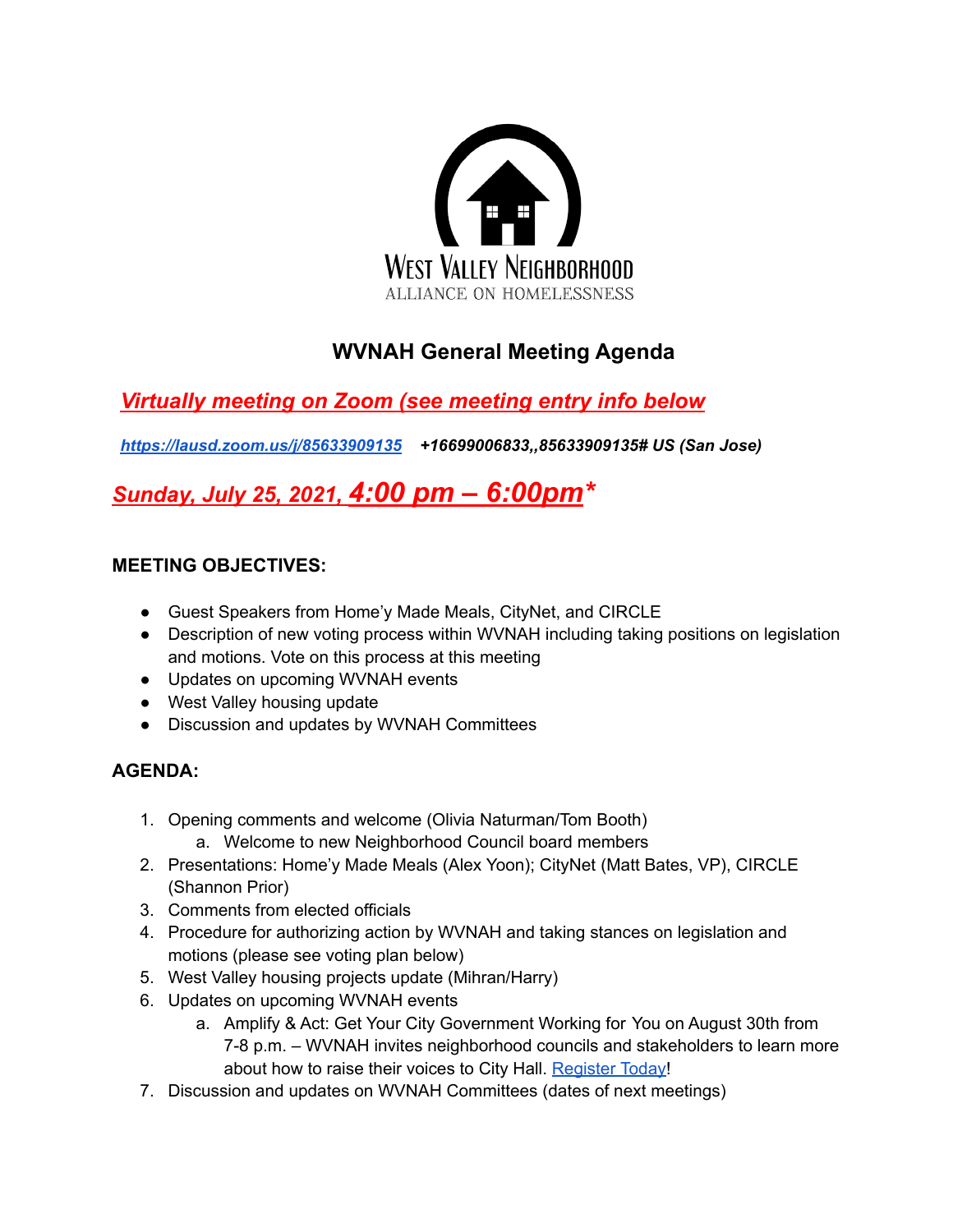- Outreach Committee/Communications Joint Committee Meeting Olivia Naturman, Tom Booth, Stephanie Mills (Northridge East NC), and Ray Cole (Canoga Park NC): Next meeting 8/15 at 2 p.m.
- Housing Options/Action Committee Harry Sherman, Mihran Kalaydijian (Woodland Hills Warner Center NC): Next meeting TBD
- Legislative Committee Pat Bates, Loraine Lundquist WVNAH Legislative Actions tracker: Next meeting 8/29 at 3 p.m.
- 8. Roundtable comments Announcements/Wants & Needs
- 9. Next meeting date 8/29/2021 from 4:00-6:00 p.m.

# **Proposal for WVNAH Taking Positions**

- WVNAH votes will be taken according to the Parliamentary Authority of Robert's Rules of Order
- Each member entity, including member NCs and member entities such as service providers, nonprofits, and entities working on homelessness in the West Valley, will designate a representative to WVNAH in a manner of their choosing. Each member entity may also designate a first and second alternate in a manner of their choosing to replace the representative in the event that a representative must be absent from a meeting.
- The list of member entities and designated representatives and alternates will be maintained by the WVNAH secretary. NOTE: The list of member entities has not yet been determined as of this date (05/16/21), and is considered a matter to be determined separately from this procedure.
- Each of the following are eligible to vote at a WVNAH meeting:
	- A representative or alternate for each member NC. The representative or his/her alternate must be present at the vote in order to be able to vote.
	- A representative or alternate for each service provider / non profit entity listed on the WVNAH voting roster. The representative or his/her alternate must be present at the vote in order to be able to vote.
	- Steering committee members. Members must be present at the vote in order to be able to vote. No alternates are permitted.
- If a member representative is not present, the member's first alternate may vote on behalf of the member. If neither the member representative nor the first alternate is present, the member's second alternate may vote on behalf of the member.
- Each voting member listed gets one vote. The designated voting member will be credentialed as the voting member by the WVNAH secretary prior to the vote, based on the list of representatives and alternates provided to WVNAH by the member entity.

## **Additional Considerations:**